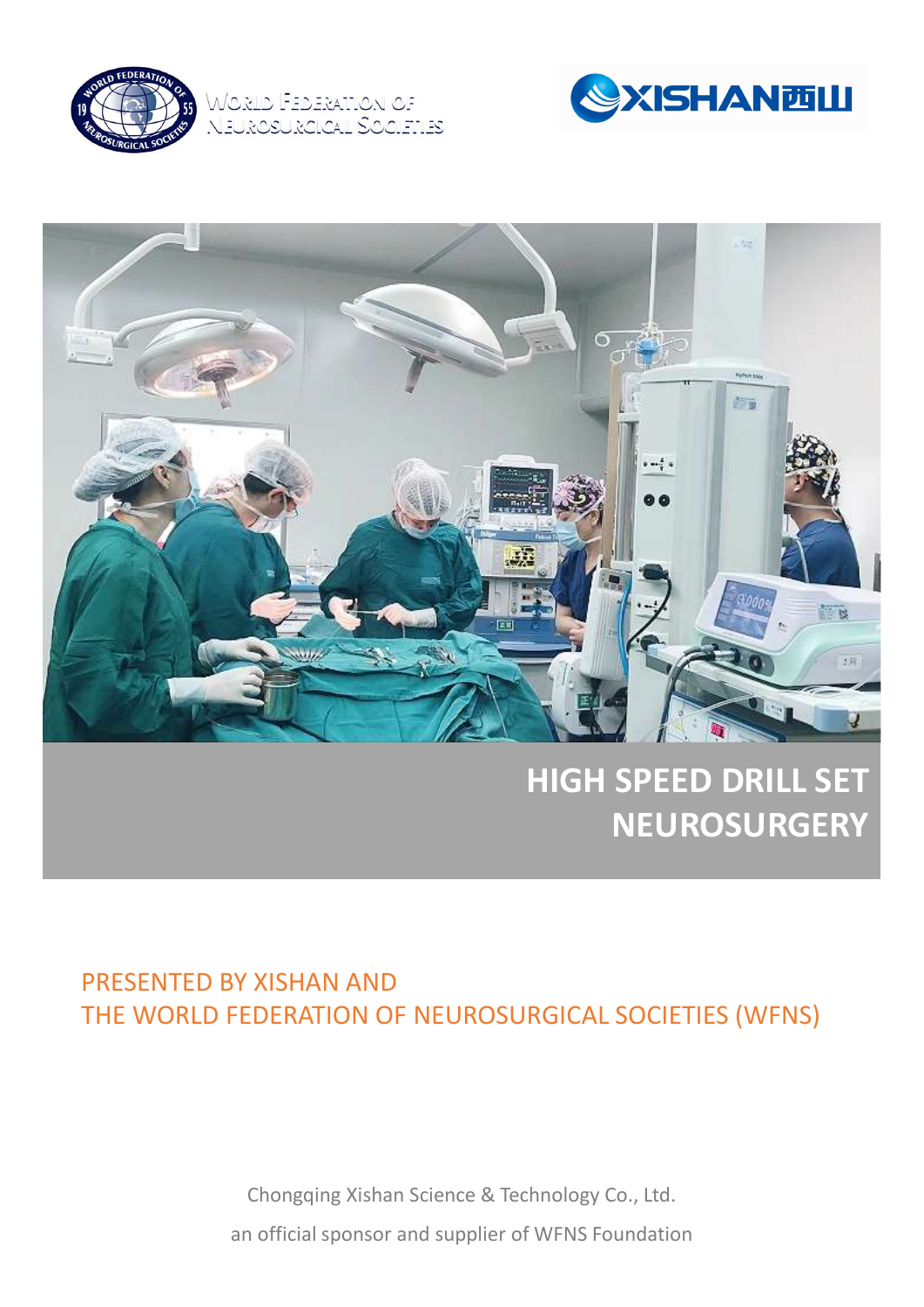



### HIGH SPEED DRILL SET FOR NEUROSURGERY



#### MULTI-LANGUAGE SERVICE

We Offer Multi-language Service to Meet Your Need

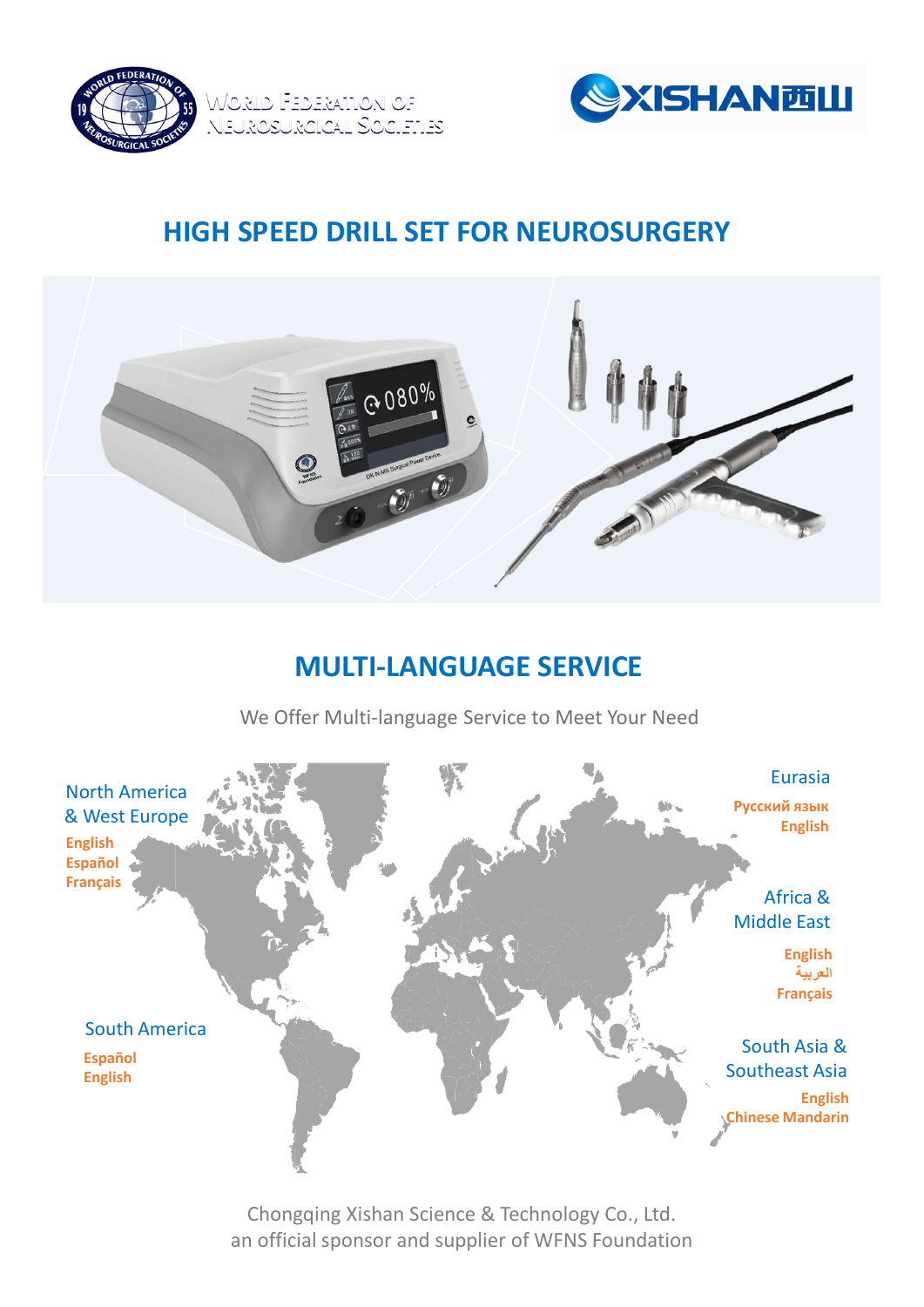





#### **CONTENTS**

| <b>SYISHANTILL</b><br>Worild Federation of<br>Neurosurgical Societies<br><b>CONTENTS</b> |                |                                  |                |
|------------------------------------------------------------------------------------------|----------------|----------------------------------|----------------|
| <b>Items</b>                                                                             | <b>Picture</b> | <b>Name</b>                      | <b>Qty</b>     |
| Main Frame                                                                               |                | Console                          | $\mathbf 1$    |
|                                                                                          |                | Foot Switch                      | $\mathbf 1$    |
| Power Output                                                                             |                | Micromotor                       | $1\,$          |
|                                                                                          |                | Micromotor                       | $1\,$          |
| <b>Cranial Drilling</b>                                                                  |                | <b>Cranial Drilling Pistol</b>   | $\mathbf{1}$   |
|                                                                                          |                | Cranial Perforator-Reusable      | $\mathbf{1}$   |
| Craniotome                                                                               |                | <b>Cranial Cutting Handpiece</b> | $\mathbf{1}$   |
|                                                                                          |                | <b>Cutting Guard</b>             | $\mathbf{1}$   |
|                                                                                          |                | <b>Cutting Blade-Reusable</b>    | $\mathbf{1}$   |
| High-Speed Drilling                                                                      |                | <b>Burring Handpiece</b>         | $\mathbf{1}$   |
|                                                                                          |                | Tube Attachment                  | $\mathbf{1}$   |
|                                                                                          |                | Round Diamond Bur-Reusable       | 3              |
|                                                                                          |                | Round Tungsten Bur-Reusable      | $\mathsf{3}$   |
| Single-use<br>Consumables                                                                |                | Single-use Sterile Bur           | 6              |
|                                                                                          |                | Single-use Sterile Cutting Blade | $\overline{2}$ |